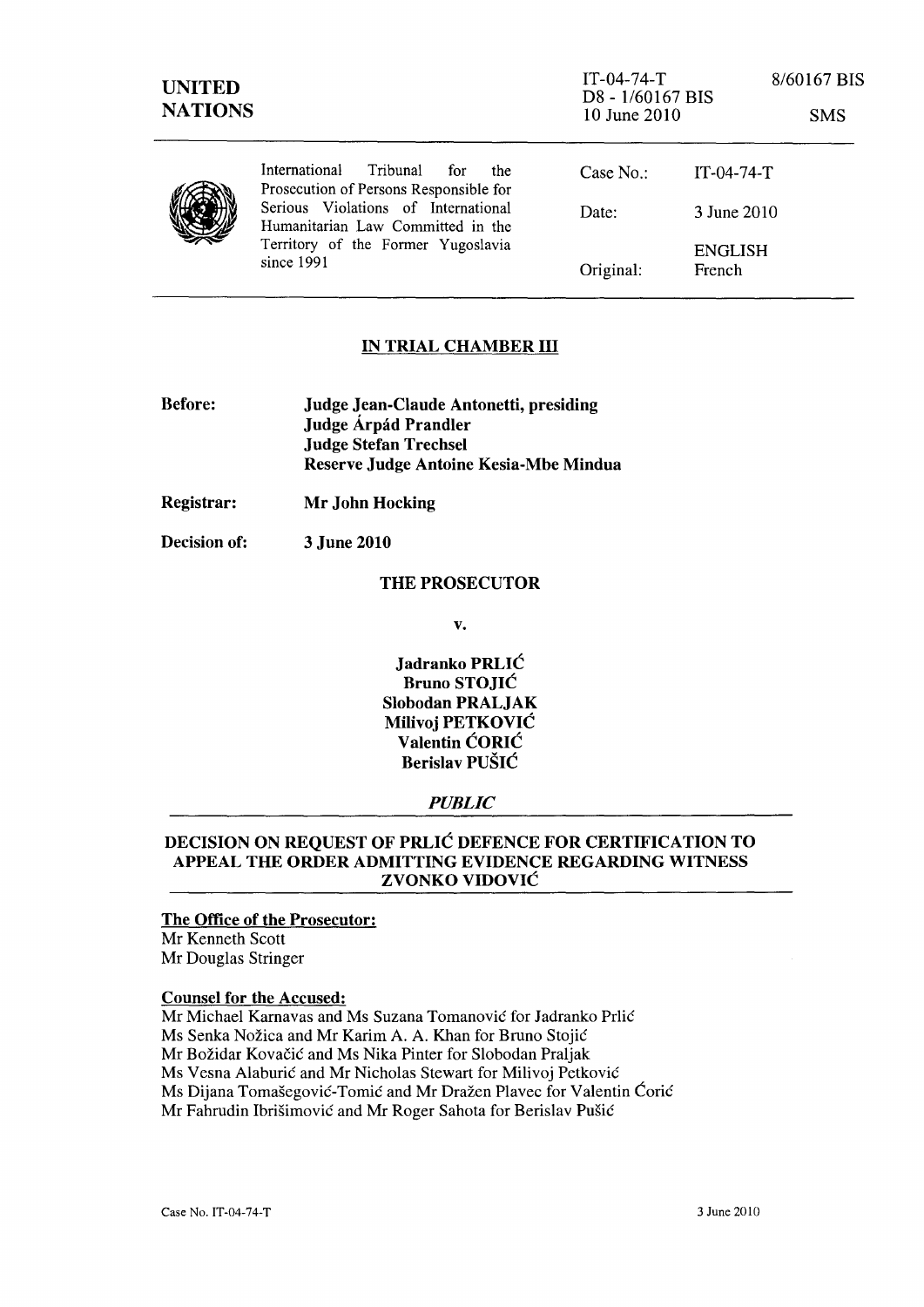**TRIAL CHAMBER III** ("Chamber") of the International Tribunal for the Prosecution of Persons Responsible for Serious Violations of International Humanitarian Law Committed in the Territory of the Former Yugoslavia since 1991 ("Tribunal"),

**SEIZED** of "Jadranko Prlic's Request for Certification to Appeal Under Rule 73 (B) Against the *Ordonnance portant sur l'admission d'elements de preuve relatifs au remoin Zvonko Vidovic",* brought publicly by Counsel for the Accused Prlic ("Prlic Defence") on 14 May 2010 ("Request"),

**NOTING** the "Prosecution's Response to Jadranko Prlic's Request for Certification to Appeal Under Rule 73 (B) Against the *Ordonnance portant sur l'admission d'eiements de preuve relatifs au temoin Zvonko Vidovic",* brought publicly by the Office of the Prosecutor ("Prosecution") on 25 May 2010 ("Prosecution's Response"),

**NOTING** the "Order to Admit Evidence Regarding Witness Zvonko Vidovic", issued publicly on 10 May 2010 ("Order of 10 May 2010"), whereby the Chamber indeed rejected by a majority Exhibit 5D 04152, on grounds that Zvonko Vidovic was unable to speak to its authenticity, relevance and probative value, as well as Exhibit 5D 04241, on grounds that the witness was unable to speak to its relevance and probative value,

**CONSIDERING** that the other Defence teams did not file a response to the Request,

**CONSIDERING** that by its Request, the Prlic Defence asks the Chamber to certify the Appeal it intends to file against the Order of 10 May 2010 on grounds that the Chamber's decision to exclude Exhibits 5D 04152 and 5D 04241 allegedly violates the right of the Accused Jadranko Prlic ("Accused PrliC") to a fair trial and, in particular, encumbers the right of the said accused, guaranteed under Article 21  $(4)(e)$ of the Statute of the Tribunal, to mount a defence through the presentation of evidence;<sup>1</sup> that the Prlic Defence furthermore submits that the said exhibits display indicia of relevance in view of the Second Amended Indictment of 11 June 2008 and that the fact that Zvonko Vidovic may not have seen the exhibits cited above and been able to testify regarding the authenticity of Exhibit 5D 04152 does not attenuate their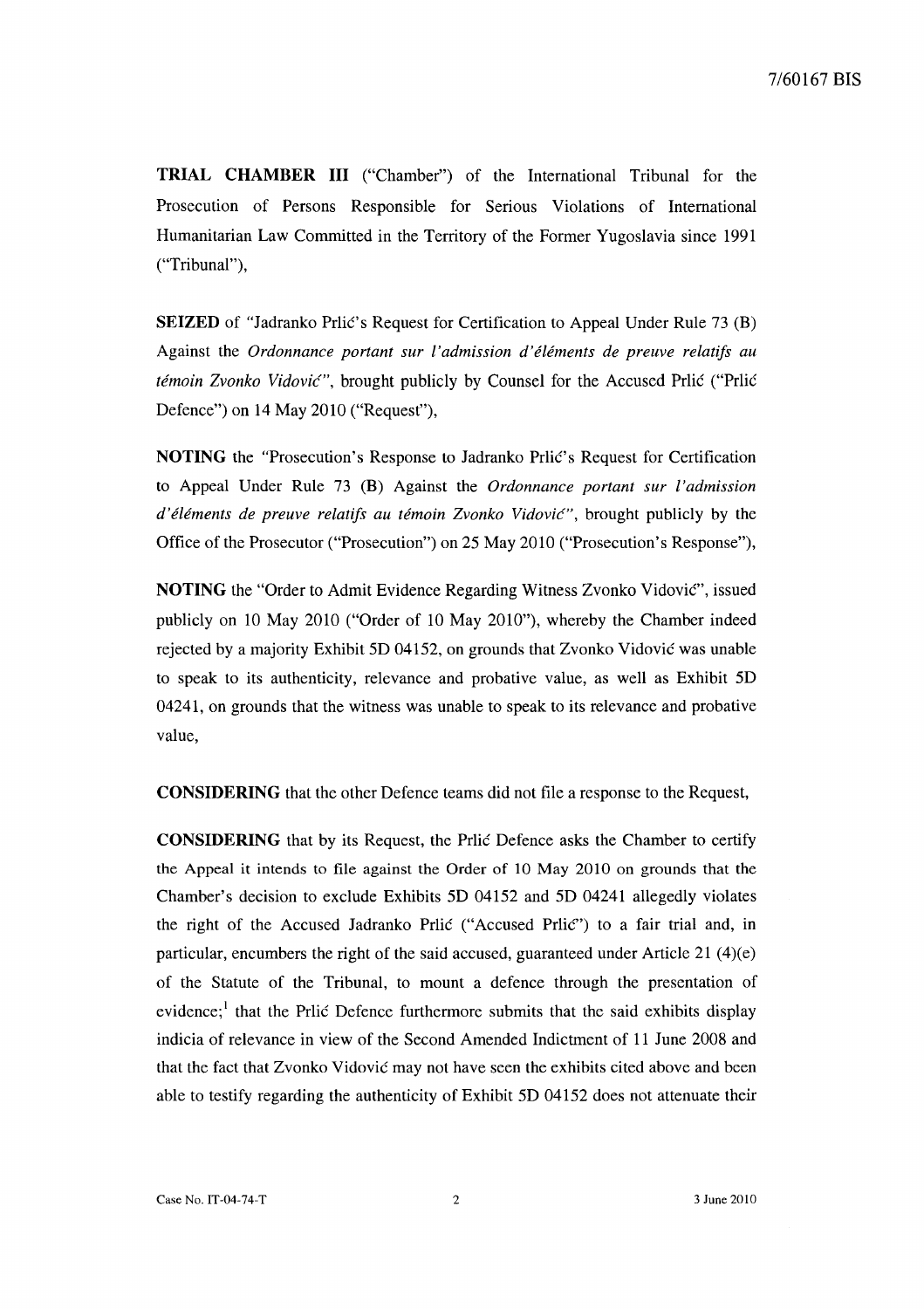probative value and their relevance;<sup>2</sup> that the Prlic Defence argues that the decision by a majority of the Chamber to exclude these two exhibits deemed essential to its case violates the rights of the Accused Prlic to a fair trial and to equality of arms, consequently depriving one of the Judges of the Chamber from using this evidence during deliberations;<sup>3</sup> that the majority in the Chamber allegedly employed a double standard in admitting evidence, favouring the Prosecution;<sup>4</sup> that the issues arising from the consistent divergence in opinion between the majority and the Presiding Judge of the Chamber on the issue of the standard of admission would constitute an additional reason strongly supportive of allowing the request for certification to appeal the Order of 10 May  $2010<sub>i</sub>$ <sup>5</sup> that lastly, in keeping with the provisions of Rule 73 (B) of the Rules of Procedure and Evidence ("Rules"), the immediate resolution of the matter regarding certain excluded exhibits deemed essential to the case of the Prlic Defence and, as it says, potentially relevant evidence potentially leading to the acquittal of the Accused Prlic, would materially advance the proceedings,  $6\%$ 

**CONSIDERING** that in its Response, the Prosecution asks the Chamber to deny the Request on grounds that the criteria of Rule 73 (B) have not been fulfilled;<sup>7</sup> that the Prosecution argues, in particular, that barring Exhibits 5D 04152 and 5D 04241 by a majority does not significantly affect the fair and expeditious conduct of the proceedings or the outcome of the trial; $<sup>8</sup>$  that the absence of objections to the</sup> admissibility of these exhibits in its IC List<sup>9</sup> does not signal that the Chamber erred in deciding to exclude these two exhibits by a majority;  $\frac{10}{10}$  that the Prosecution moreover submits that the understanding of the rules of admissibility advanced by the Prlic Defence in the Request is erroneous, and that the Prlic Defence has not met the standards required for admissibility of the exhibits cited above, in that Zvonko Vidović was unable to attest to their reliability,  $11$ 

Request, paras 6-9.

<sup>&</sup>lt;sup>2</sup> Request, paras 8-9.

<sup>3</sup> Request, paras 10-12.

Request, para. 12.

<sup>&</sup>lt;sup>5</sup> Request, paras 13-18.

Request, para. 19.

Response, paras 2-11.

<sup>8</sup> Response, para. 6.

<sup>&</sup>lt;sup>9</sup> "Prosecution Objections to Exhibits Tendered by the Coric Defence in Connection with the Witness Zvonko Vidović", public document, 12 April 2010.

<sup>&</sup>lt;sup>10</sup> Response, para. 8.

<sup>&</sup>lt;sup>11</sup> Response, paras 7-9.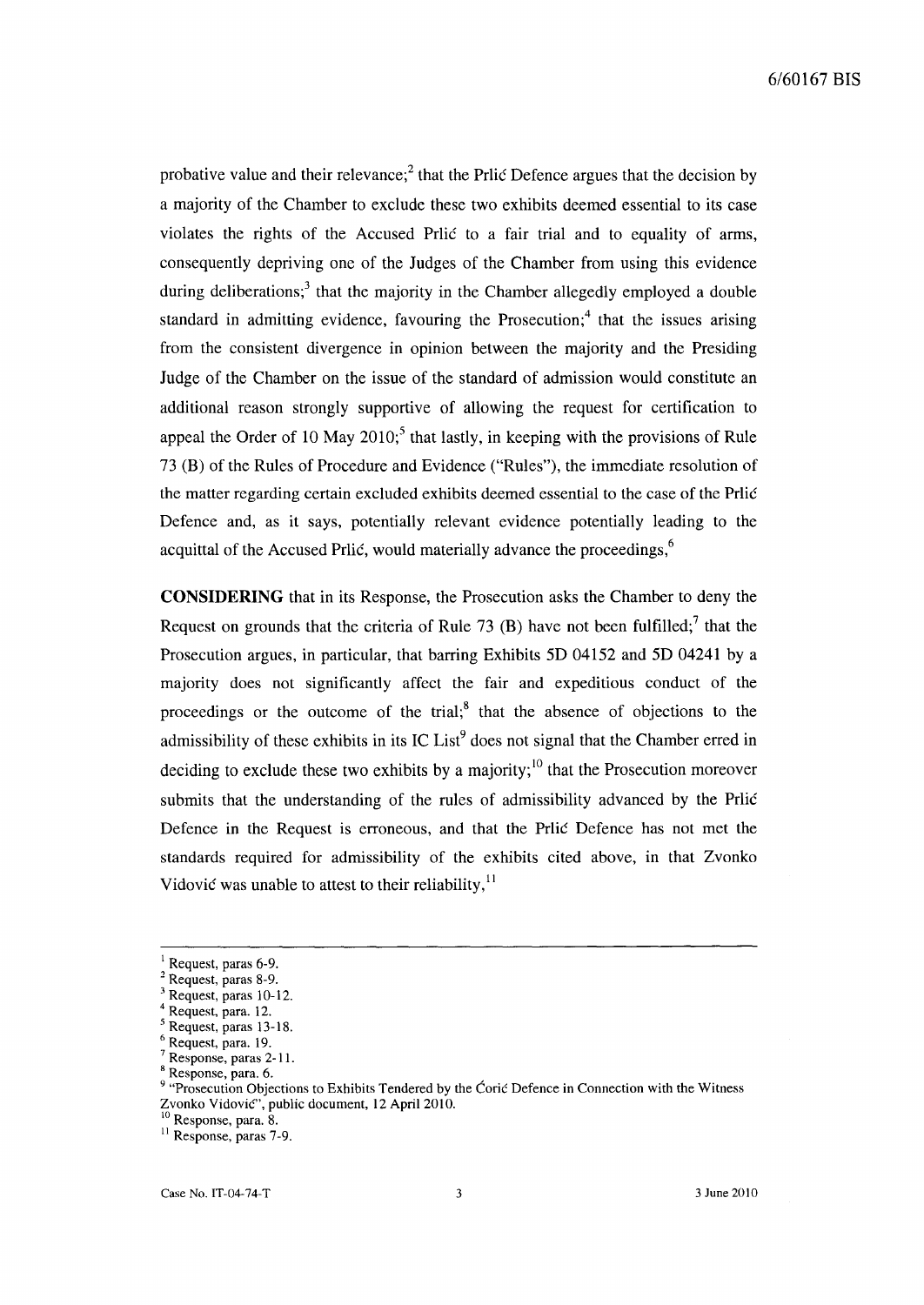CONSIDERING, upon review of the request for certification to appeal the Order of 10 May 2010, that the Chamber is persuaded of the reasonableness of the said Order and finds that the Prlic Defence did not establish that the theme of the Request, which it characterizes as the occurrence of a violation of the right of the Accused Prlic to a fair trial and to equality of arms in light of the majority's exclusion of Exhibits 5D 04152 and 5D 04241 under the Order of 10 May 2010, would constitute an issue that would significantly affect the fair and expeditious conduct of the proceedings or the outcome of the trial, and for which an immediate resolution by the Appeals Chamber would materially advance the proceedings,

CONSIDERING furthermore that the Chamber recalls that the matter of the prejudice alleged and of the injury to the fairness of the proceedings due to the exclusion of exhibits by the majority already lay before the Appeals Chamber in its decision of 12 January 2009, to which the Chamber hereby refers the Prlic Defence, <sup>12</sup>

### FOR THE FOREGOING REASONS,

PURSUANT TO Rules 54, 73 (B) and 89 of the Rules,

DENIES by a majority the request for certification to appeal the Order of 10 May 2010 filed by the Prlic Defence, for the reasons set forth herein.

### The Presiding Judge has attached a dissenting opinion to this decision.

Done in English and in French, the French version being authoritative.

*/signed/* 

Jean-Claude Antonetti Presiding Judge

Done this third day of June 2010 At The Hague The Netherlands

# [Seal of the Tribunal]

<sup>&</sup>lt;sup>12</sup> "Decision on Jadranko Prlić's Consolidated Interlocutory Appeal Against the Trial Chamber's Orders of 6 and 9 October 2008 on Admission of Evidence", public document, 12 January 2009.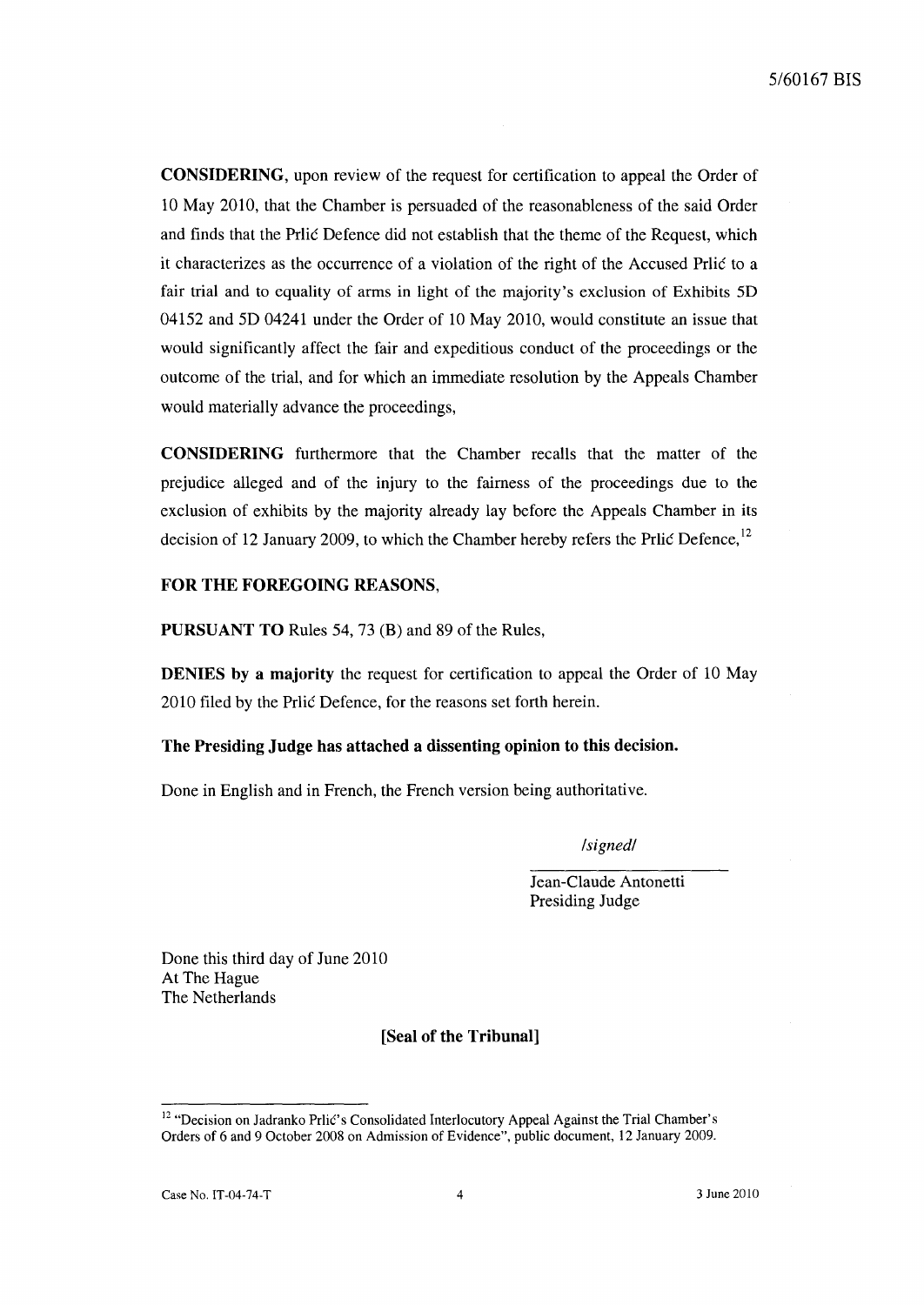### Dissenting Opinion of Jean-Claude Antonetti, Presiding .Judge of the Chamber

In my opinion, the request for certification to appeal filed by the Prlic Defence satisfies the strict conditions laid down by Rule  $\overline{73}$  (B).

This is a majority decision of the Chamber, bearing upon an issue likely to significantly affect the fair and expeditious conduct of the proceedings or the outcome of the trial and for which an immediate resolution by the Appeals Chamber would materially advance the proceedings.

The two desiderata of the majority decision fail to provide a basis for denying the request for certification to appeal with regard to the criteria set forth in Rule 73 (B), concerning:

- fairness  $\ddot{\phantom{1}}$
- expeditiousness  $\ddot{\phantom{a}}$
- the outcome of the trial
- and the immediacy of resolution

Hence, there is an obvious flaw in legal reasoning. The majority merely refers the Prlic Defence to the Decision of the Appeals Chamber dated 12 January 2009.

Numerous times, I have had occasion to state, in writing or orally, that when a Chamber has decided to render a decision, there is no excuse for going back upon that decision.

This was stated in writing and orally during the trial; further appearances by witnesses would have allowed a defence that considered itself prejudiced by the decision to put these non-admitted documents to other witnesses. Now that the Defence's case has closed, it no longer enjoys this technical option, and that forms the basis for my new position.

As to fairness, it is a requirement that the parties enjoy identical rights to the admission of documents. Although it is correct that, on several occasions, various documents of the Prosecution were excluded, one is bound to concede that almost all of the Prosecution's documents were admitted. The same should also be true for the Defence  $-$  and so, we ought, as I see it, to adopt a broad view of the documents proffered by the Defence, as the fate of the accused may play out within their shadow.

As to expeditiousness, the majority does not explain why this appeals proceeding would prejudice the expeditious conduct of the trial; by contrast, as a result of the Mladić notebooks, the Trial Chamber now finds itself paralyzed, waiting for all of the translations, and furthermore, waiting for a decision by the Appeals Chamber involving a motion by the Praljak Defence.

As to the outcome of the trial, which constitutes a fundamental issue in my view, the majority has not said how it is that the two excluded documents were useless for the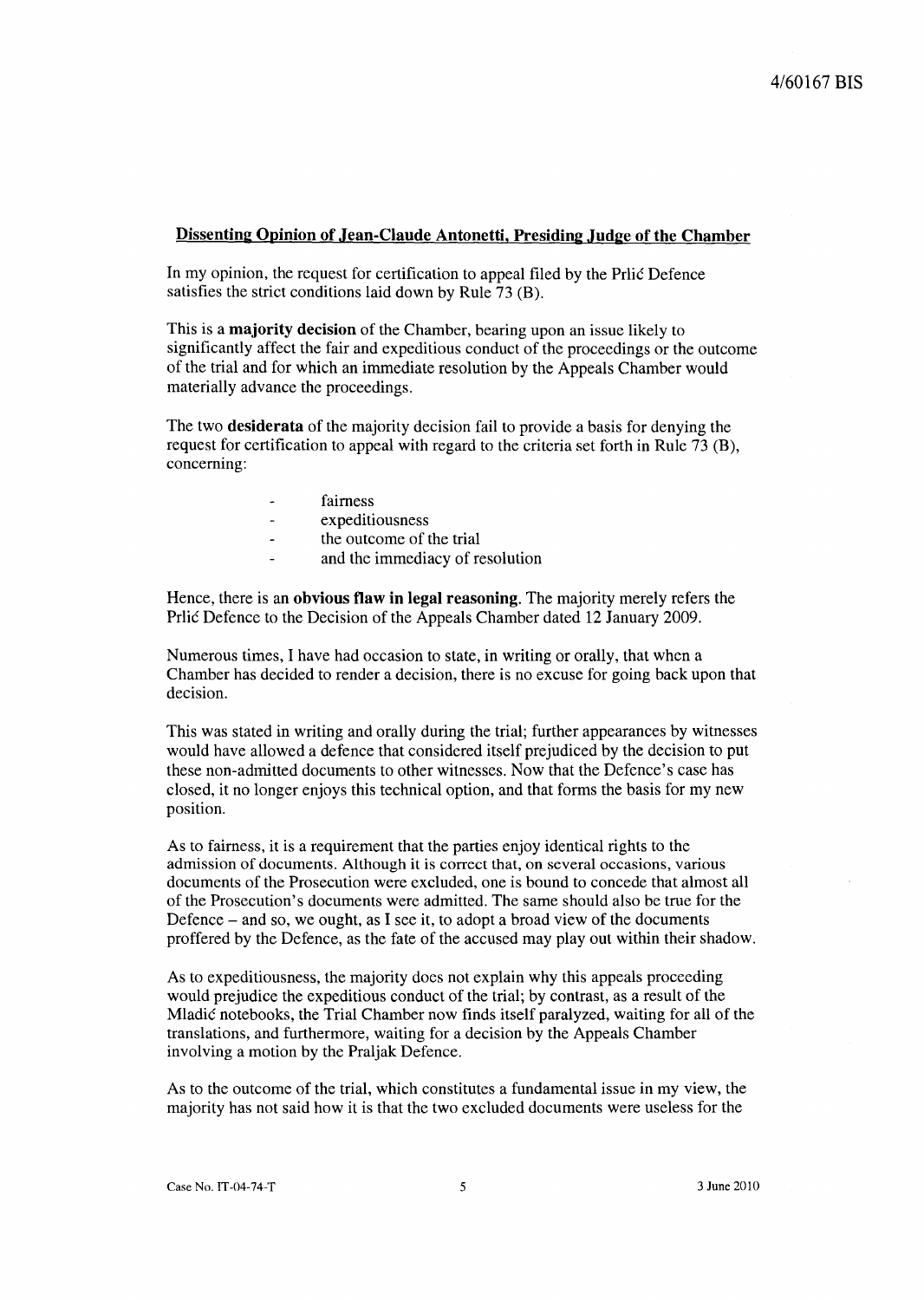Defence's case and why it is that they were neither relevant nor carried probative value.

As to immediate resolution, although it is true that the Appeals Chamber takes time to render its decisions, as the matter currently pending regarding the Praljak Defence motion demonstrates, the Appeals Chamber, nevertheless, could opt to work expeditiously on this request of the Prlic Defence, given the urgency of the matter.

The majority bases itself upon the decision rendered by the Appeals Chamber on 12 January 2009.

There, the Appeals Chamber rightly recalled the **discretion** of the Chamber except in cases of manifest error. I am fully persuaded of this principle.

In that decision, the Appeals Chamber recalled that a decision was rendered by the Chamber, unanimously or by majority, and it deduced therefrom that the contested exhibits in the case before it did not fulfil the criteria set forth in Guideline 8.

In fact, at no time did the Appeals Chamber adjudicate the legality of the exhibits to determine if these exhibits were capable of affecting the **outcome of the trial.** The Appeals Chamber ought then to have acquainted itself with the full range of exhibits admitted and examined the contested exhibits one by one. In the matter presently considered, the Appeals Chamber can only examine two exhibits.

From my perspective, when a contentious matter is sent for review by a Chamber of second resort, that Chamber must examine each exhibit as it relates to the Indictment to determine if the exhibit is relevant and carries probative value.

In the matter presently considered, the majority is satisfied to say that the Witness, in the case of Exhibit **SD 04241,** could not speak to its relevance and probative value.

As the Prlic Defence rightly states, the Trial Chamber admitted documents in the past when the witness was unable to speak to their relevance and probative value. This is perfectly acceptable, for the **Manifestation of Truth** must not be left to depend on witnesses, because, otherwise, missing witnesses would bring international justice to a standstill.

It is incumbent upon the **Professional Judge** to intercept a document in court as it is put to a witness, as happened here, and to indicate immediately that the document is not relevant and carries no probative value, a duty assigned to him or her by Rule 90 (F).

When the lawyer showed this document and presented it in detailed fashion  $(cf)$  page 51542), no judge intervened to say that the document was not relevant, especially in that this was an official document of the Mostar Prosecutor involving a crime report from 20 October 1993.

This document would have allowed a **reasonable trier of fact** to conclude on the spot that there had been an investigation by a legal authority.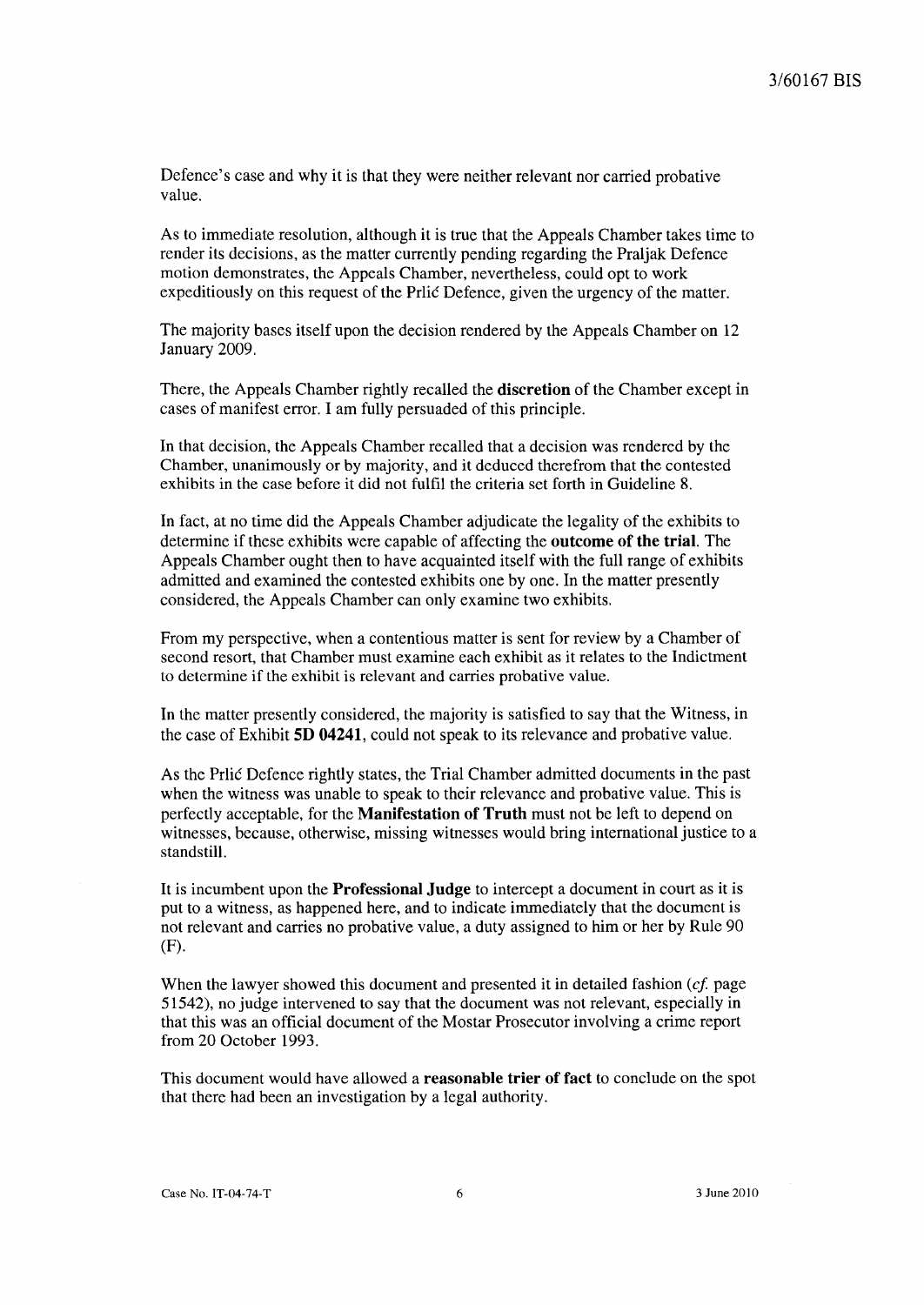The query that followed from the lawyer for the Accused Prlic afforded the witness the opportunity to answer that he knew the document's author, having had a professional relationship with him.

Concerning document **5D 04152,** mentioned in pages 51540 and 51541, it seems that it is a document of a similar kind, as this is an indictment drafted on 25 October 1994 by the Mostar Prosecutor.

The fact that the Witness may have indicated that he was unaware of the document is not sufficient to warrant its exclusion, as it is independently relevant and carries probative value *in se.* If the Appeals Chamber stated that these two documents were not at all relevant and carry no probative value whatsoever, I might contest that; at the moment, however, as I carry out my present duties, it does appear to me that these two documents are authentic and are linked to the Indictment.

These two documents are directly linked to the allegations found in paragraph 17 (k) of the Indictment: "[ ... ] by failing to report and/or investigate crimes or alleged crimes against them, and/or to follow up on such investigations, and/or to punish or discipline subordinates and others in the Herceg-Bosna/HVO authorities and forces for crimes committed against Bosnian Muslims and other non-Croats [ ... ]".

Likewise the role of the Accused Prlic, raised in Paragraph  $17.1$  (x), can be measured by the standard of what is to be gleaned through the examination of these two documents, as the following is stated: "JADRANKO PRLIC participated in, facilitated and/or supported the promotion and dissemination of false, inaccurate and misleading information about the occurrence and commission of crimes, by pretending, for example, that crimes committed by the Herceg-Bosna/HVO authorities and forces were the actions of uncontrolled elements, and giving or supporting false information about the existence and effect of investigations and corrective measures allegedly taken."

As anyone can see without being an expert in criminal law, both documents are relevant and carry probative value with respect to Paragraphs  $17 \text{ (k)}$  and  $17.1 \text{ (x)}$  of the Indictment.

To close my argument, I must point out that Guideline 8 on the admission of documentary evidence never stated that a document absolutely must be recognized by a witness if it is to be admitted.

Paragraph 27 of Guideline 8 states as follows: "[t]he party wishing to tender an exhibit into evidence shall, in principle, do so through a witness who can attest to its reliability, relevance or probative value. The exhibit must be put to the witness in court."

The lone requirement concerning the document, it seems, is that the witness must merely be capable of testifying to its reliability, its relevance or its probative value. If the witness cannot recognize the document, this does not implicitly entail the absence of a link between the witness and the document.